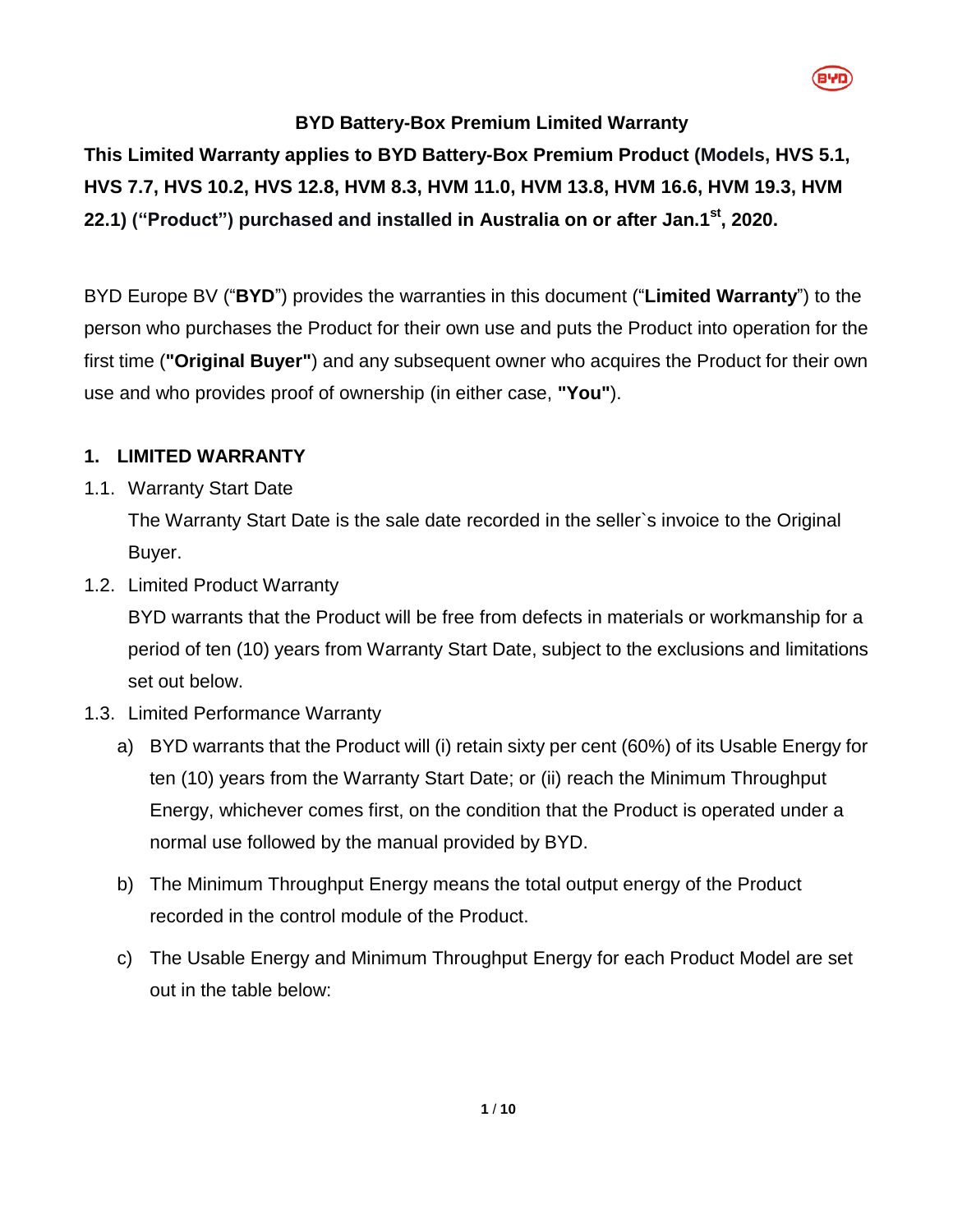

| <b>Product Model</b> | <b>Usable Energy</b> | Minimum Throughput Energy |
|----------------------|----------------------|---------------------------|
|                      | (kWh)                | (MWh)                     |
| <b>HVS 5.1</b>       | 5.12                 | 15.41                     |
| <b>HVS 7.7</b>       | 7.68                 | 23.12                     |
| <b>HVS 10.2</b>      | 10.24                | 30.82                     |
| <b>HVS 12.8</b>      | 12.8                 | 38.53                     |
| <b>HVM 8.3</b>       | 8.28                 | 25.62                     |
| <b>HVM 11.0</b>      | 11.04                | 34.15                     |
| <b>HVM 13.8</b>      | 13.8                 | 42.69                     |
| <b>HVM 16.6</b>      | 16.56                | 51.23                     |
| <b>HVM 19.3</b>      | 19.32                | 59.77                     |
| <b>HVM 22.1</b>      | 22.08                | 68.31                     |

- d) For the purposes of this Limited Warranty, the remaining Usable Energy is as measured and calculated using the following testing method and values, while the ambient temperature is between 25~ 28℃:
	- Discharge the battery with constant current until the battery reaches End of Discharge Voltage ("EODV") or its self-protective voltage.
	- Wait for 10 minutes.
	- Charge the battery with constant current and constant charge voltage to its full capacity.
	- Wait for 10 minutes.
	- Discharge the battery with constant current until it reaches EODV or its self-protective voltage. Record the current, voltage, and time.
	- The remaining Usable Energy is the integral of discharge time, current and voltage.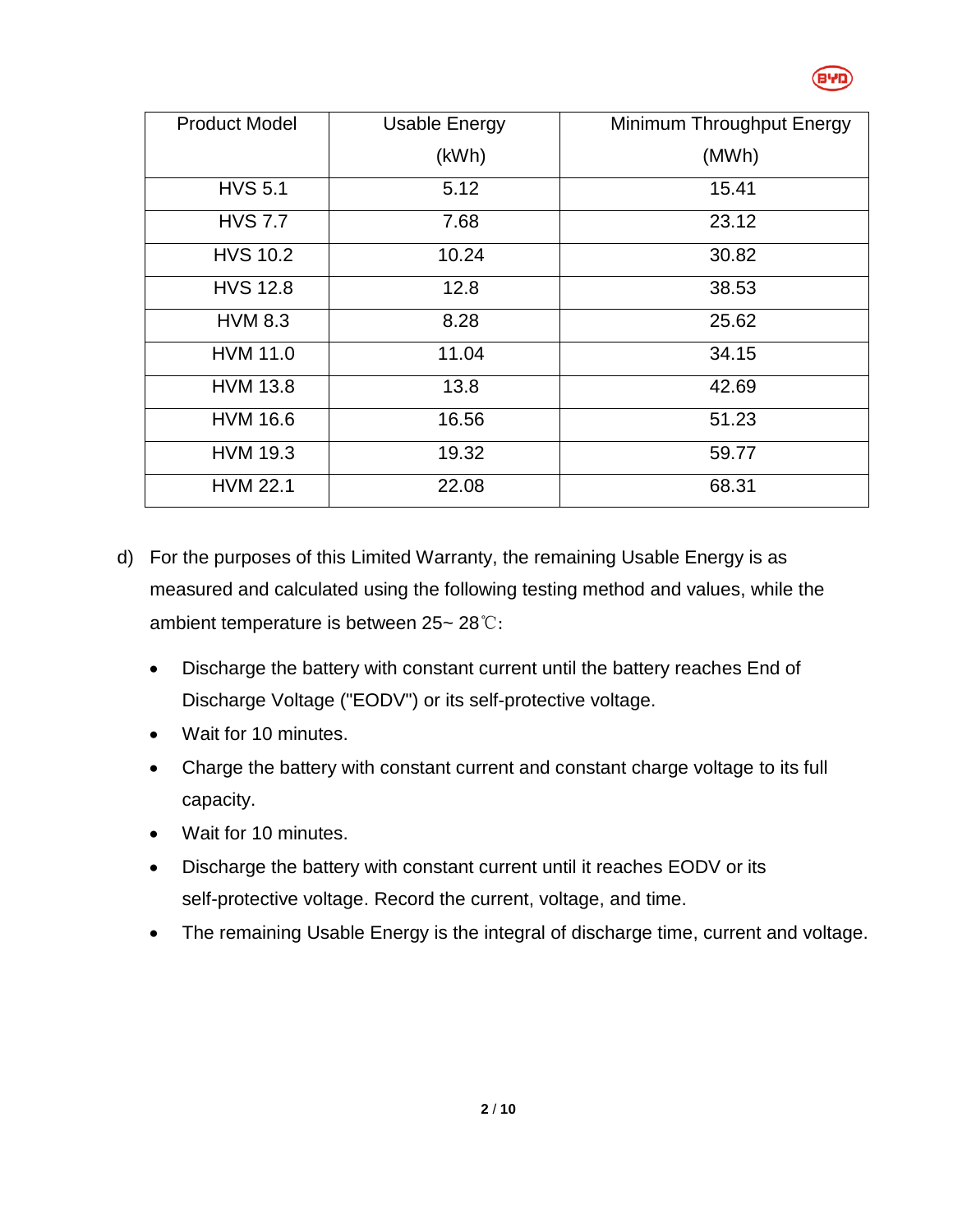

Test value list:

| Product         | End of discharge | Constant charge | Constant   |
|-----------------|------------------|-----------------|------------|
| Model           | voltage(V)       | voltage(V)      | current(A) |
| <b>HVS 5.1</b>  | 160              | 240             | 5          |
| <b>HVS 7.7</b>  | 240              | 360             | 5          |
| <b>HVS 10.2</b> | 320              | 480             | 5          |
| <b>HVS 12.8</b> | 400              | 600             | 5          |
| <b>HVM 8.3</b>  | 120              | 180             | 10         |
| <b>HVM 11.0</b> | 160              | 240             | 10         |
| <b>HVM 13.8</b> | 200              | 300             | 10         |
| <b>HVM 16.6</b> | 240              | 360             | 10         |
| <b>HVM 19.3</b> | 280              | 420             | 10         |
| <b>HVM 22.1</b> | 320              | 480             | 10         |

## 1.4. Limited Performance Warranty for additional battery modules

If You purchase additional battery modules after the initial installation of the Product ("Subsequent Product"), the warranty in clause [1.3](#page-0-0) applies to the Subsequent Product from the sale date recorded in the seller`s invoice to the Original Buyer of that Subsequent Product.

#### 1.5. Warranty Limitations

The Limited Warranties in clauses [1.2](#page-0-1) and [1.3](#page-0-0) are subject to and must be read together with the limitations, exclusions, and limitations set out below.

## **2. EXCLUSIONS AND LIMITATIONS**

#### 2.1. Disclaimer

a) To the extent permitted by law, the warranties in this Limited Warranty are the only express warranty given for the Product. BYD disclaims all statutory and implied warranties, including without limitation, any warranties of merchantability, fitness for a particular purpose, or non-infringement. To the extent permitted by law, in so far as such warranties cannot be disclaimed, BYD limits the duration and remedies of such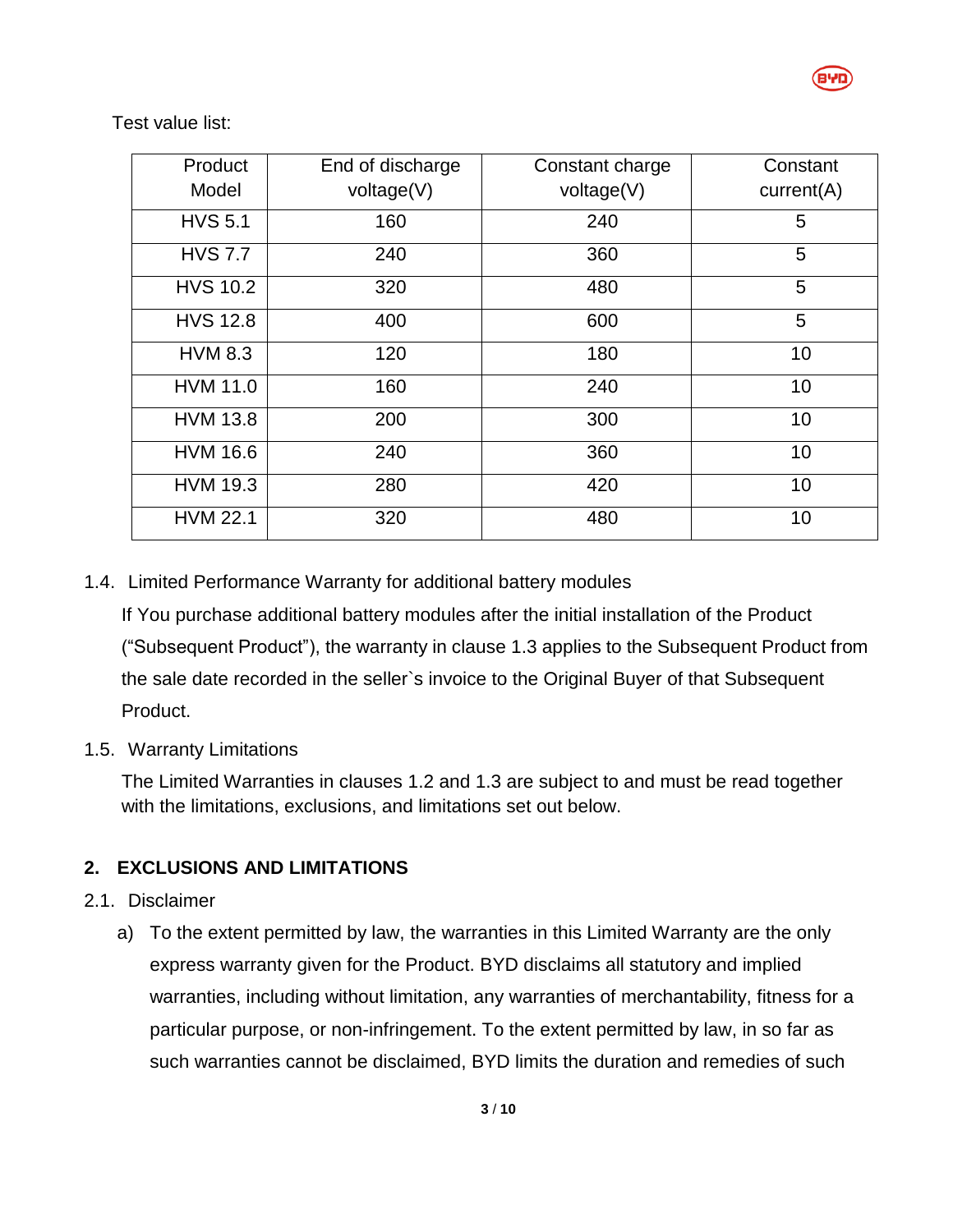

warranties to the duration of this Limited Warranty and, at BYD's option, the repair or replacement services described below.

- b) Neither seller of the Product nor any other person is authorized to make any warranties on behalf of BYD other than those contained in this document or to extend the duration of the warranties beyond the periods specified above.
- 2.2. Limitation of Liability
	- a) Except as provided in this warranty and to the maximum extent permitted by law, in no event will BYD be liable for any consequential, incidental, special or punitive damages (including without limitation of loss of profits, harm to goodwill or business reputation, or delay damages) arising from or out of the Product or its installation, use, performance or non-performance, or any defect or breach of warranty, whether based on contract, warranty, negligence, strict liability, or any other theory. BYD's aggregate liabilities, if any, in damages or otherwise, shall not exceed the purchase price paid by the Original Buyer for the Product.
- 2.3. Warranty Limitations

The Limited Warranty in clauses [1.2](#page-0-1) and [1.3](#page-0-0) does not apply to any defect or deterioration resulting from:

- a) the Product not being installed, maintained or operated in accordance with the Operating Manual and Quick Start Guide;
- b) exposure of the Product to movement or shaking following installation, or temperatures of more than 50°C and/or below -10°C;
- c) You failing to notify BYD or a BYD Authorized Service Partner (**BYD Partner**) of the defect or deterioration within 30 days of You becoming aware of the defect or deterioration;
- d) the Product not being installed within one (1) month from Invoice Date;
- e) operation of the Product with an inverter that is not a BYD certified inverter which is specified in the **BYD Battery-Box Premium HVS&HVM Compatible Inverter List**, which is available on the website: [www.bydbatterybox.com](http://www.bydbatterybox.com/) and www.alpspower.com.au ;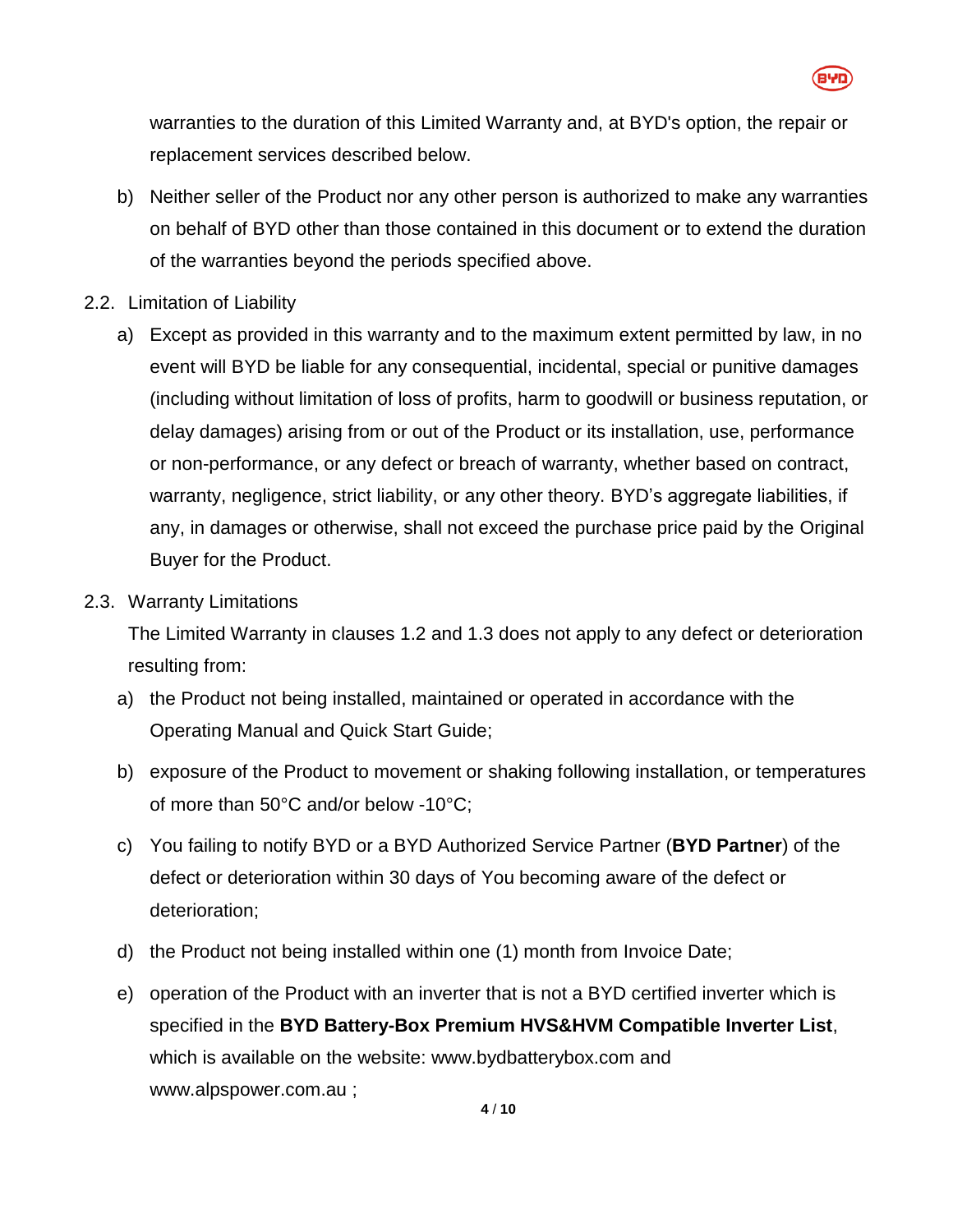

- f) modification or repair of the Product without the approval of BYD or BYD Partner;
- g) a force majeure event (e.g., natural catastrophes, such as flooding, fires, earthquakes, lightning or other abnormal environmental conditions, war, etc.);
- h) noticeable damage occurring to the Product during transportation;
- i) changes to national or regional laws, regulations or directives; or
- j) the Product not being operated for any period of 6 months or more.

#### 2.4. Warranty Exclusions

The Limited Warranty in clauses [1.2](#page-0-1) and [1.3](#page-0-0) does not apply:

- a) if the Product was not purchased and installed in Australia;
- b) if You do not grant BYD or BYD Partner access to the performance data of the Product over the Internet upon request after reporting the warranty claim and/or manipulate such data;
- c) to wear and tear in the appearance of the Product (including but not limited to any scratches, stains, mechanical wear, rust or mould) which does not impair its function;
- d) to any damage to property or personal injury arising from any defect if the state of scientific and technical knowledge at the time when the Product is sold to Original Buyer was not such as to enable the defect to be discovered;
- e) if the invoice for the Product and the information listed in clause [4](#page-5-0) below is not provided with the warranty claim; or
- f) if the serial number on the Product can no longer be identified or has been modified.

## **3. REMEDY FOR BREACH OF WARRANTY**

- 3.1. Subject to the exclusions and limitations set out above, if the Product fails to comply with the Limited Warranty in clauses [1.2](#page-0-1) or [1.3,](#page-0-0) BYD will repair or replace the non-conforming Product or parts thereof within the warranty term at no charge (or provide a partial refund) on the following conditions.
- 3.2. Whether to repair or replace the Product will be determined by BYD in its sole discretion.
- 3.3. The Product or any of its parts to be replaced will have the same performance and reliability as the original Product. If the Production of the relevant type of the Product or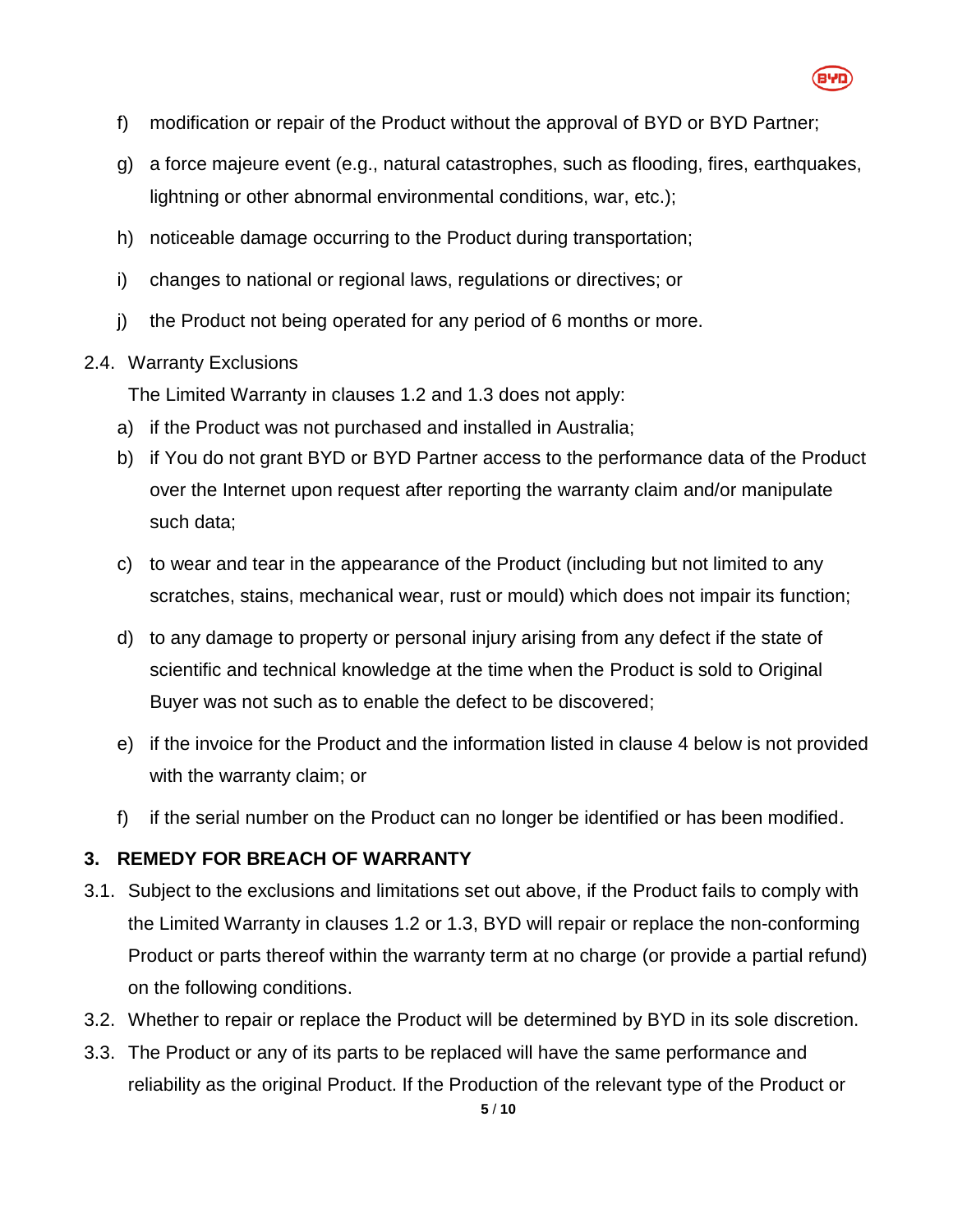

any of its parts has been discontinued, withdrawn from the market, or are otherwise unavailable, BYD may replace the Product or parts with a similar Product or part (which may include previously used parts that are equivalent to new in performance and reliability).

- 3.4. If BYD does not repair or replace the defective Product or parts, BYD will refund You an amount of money calculated as follows:
	- a) If the Product fails to comply with the Limited Performance Warranty in clause [1.3,](#page-0-0) BYD may calculate the refund using one of the two refund formulas below:
		- i) Refund = maximum claim amount\* x (warranted Minimum Throughput Energy output energy of the Product recorded in the control module of the Product)/ warranted Minimum Throughput Energy; or
		- ii) Refund = maximum claim amount\* x (warranted remaining Useable Energy remaining Useable Energy)/ warranted Usable Energy; and
	- b) If the Product cannot be operated, BYD will calculate the refund as follows:

Refund = (maximum claim amount\*/120) x (120 - number of months since Warranty Start Date).

\*The maximum claim amount is the market value of the Product (or an equivalent Product) determined by BYD if it were purchased new with no defects.

3.5. The remedies as set out above are the sole and exclusive obligations of BYD to You under this Limited Warranty, and BYD will have no other liability to You if the Product fails to comply with the Limited Warranty.

# <span id="page-5-0"></span>**4. FULFILMENT**

4.1. If You wish to make a warranty claim under this Limited Warranty, the warranty claim must be reported in writing to BYD Partner (or if You are unable to contact them, BYD Global Service) including, the information specified in the table below, using the contact information specified below.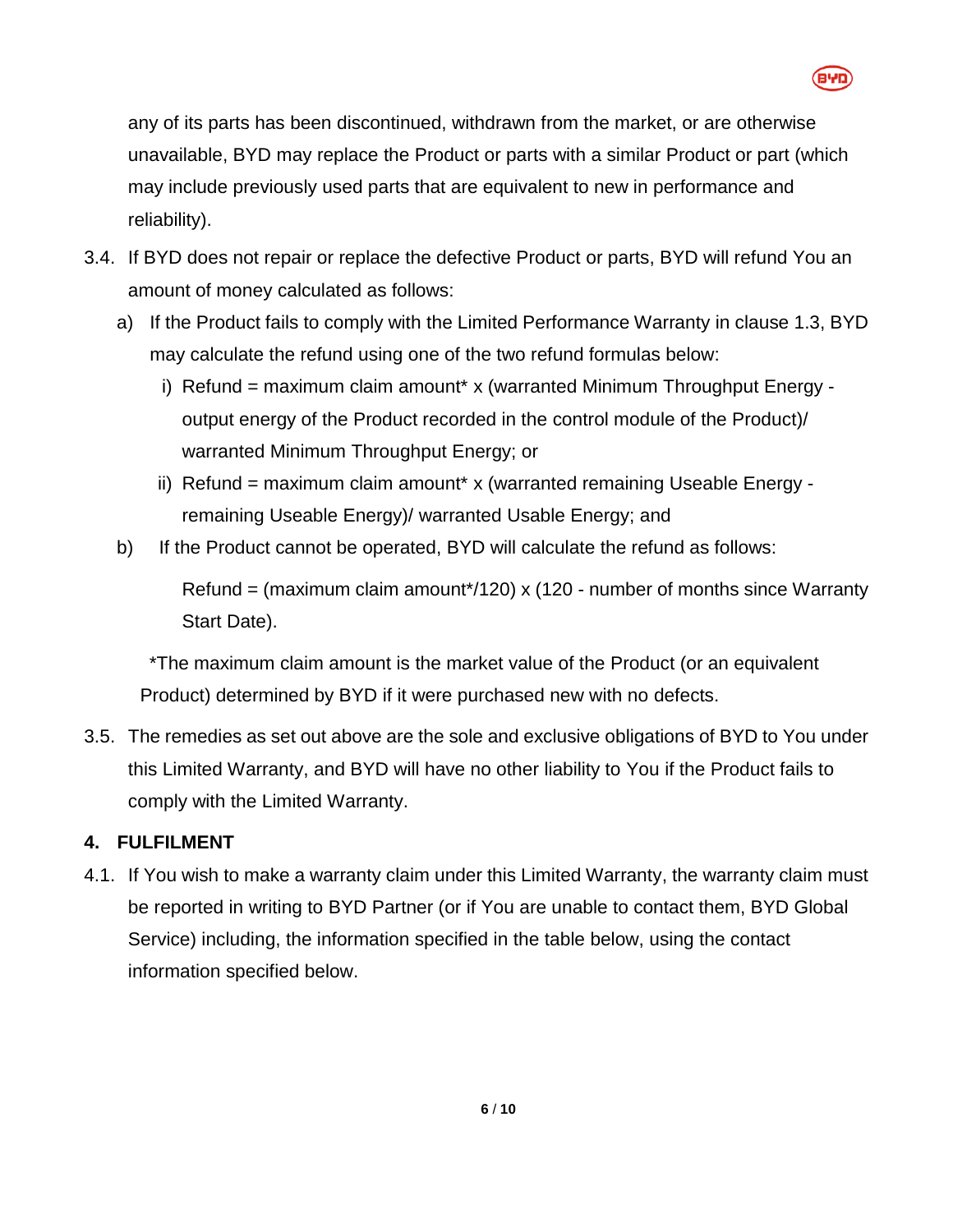

| 1              | Installation Date*               |                           |
|----------------|----------------------------------|---------------------------|
| 2              | Invoice*                         |                           |
| 3              | Battery Box Configuration*       | e.g., HVS XXX (X modules) |
| $\overline{4}$ | Serial Number of the Product*    |                           |
| 5              | <b>Serial Number of Modules</b>  |                           |
| 6              | <b>Firmware Version BMS /BMU</b> |                           |
| $\overline{7}$ | Inverter*                        |                           |
| 8              | <b>Inverter Configuration</b>    |                           |
| 9              | Serial Number of the Inverter    |                           |
| 10             | Firmware Version of Inverter     |                           |
| 11             | <b>Working Mode</b>              | e.g., On-Grid +Backup     |
| 12             | Place                            | e.g., out door            |
| 13             | Comments                         |                           |
| 14             | <b>Error Information</b>         |                           |
| 15             | Country                          |                           |
| 16             | <b>Street and Number</b>         |                           |
| 17             | Postcode and City                |                           |

\* mandatory to provide

Or according to the format mentioned in BYD Authorized Service Partner`s website, which could be read below.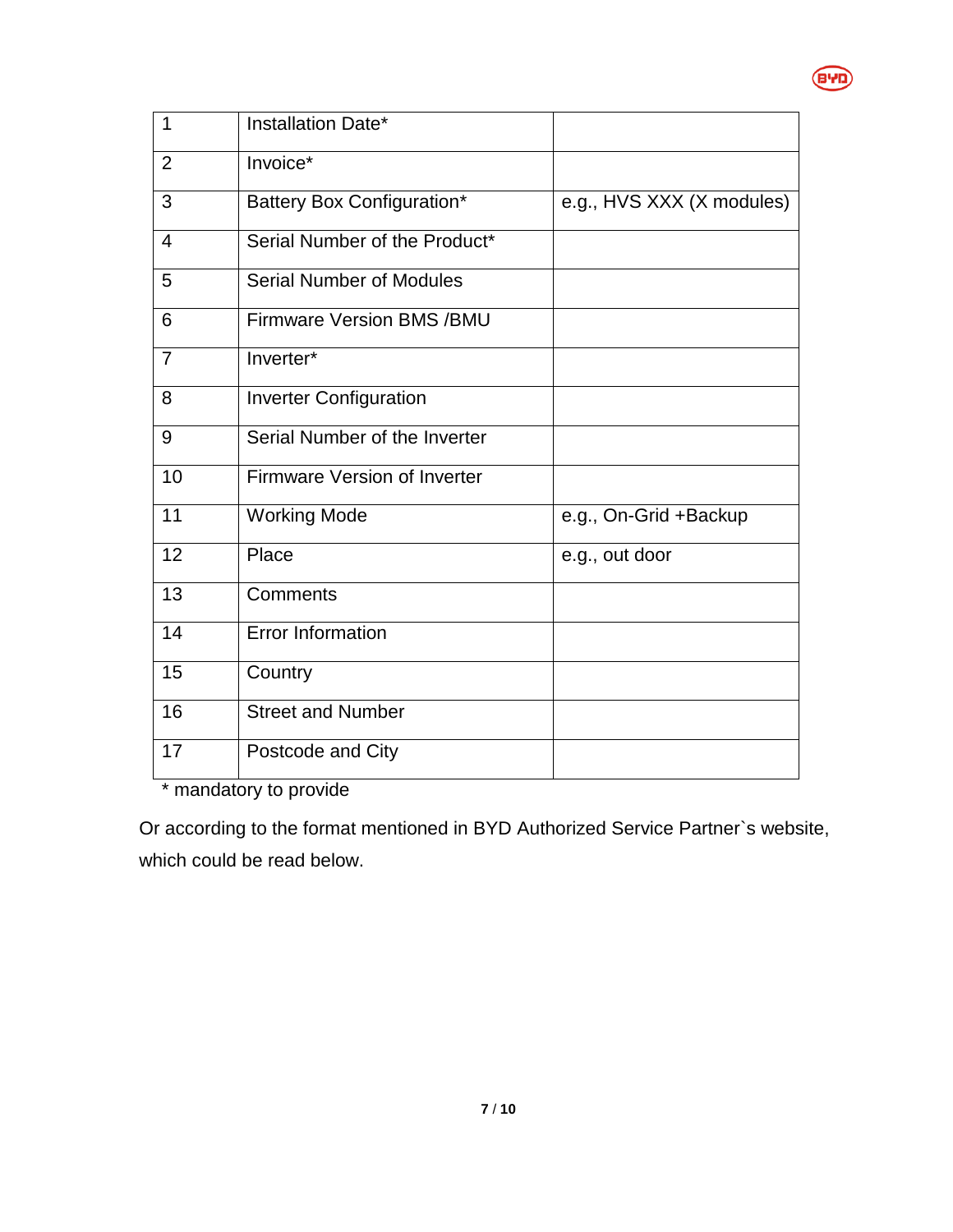### **Contact information**:

### **BYD Global Service**

Address: No.3009, BYD Road, Pingshan, Shenzhen, 5118118, P.R.China

Service Mailbox: bboxservice@byd.com

Telephone: +86 755 89888888- 47175 (CN)

Website: www.bydbatterybox.com

## **BYD Authorized Service Partner**

Alps Power Pty Ltd

Address: 14/47-51 Lorraine St Peakhurst NSW 221

Original Buyer Service Mailbox: service@ alpspower.com.au

Telephone: +61 2 8005 6688

Website: www.alpspower.com.au

- 4.2. BYD or BYD Partner is authorized to invoice its inspection costs if:
	- a) the inspection of the Product by BYD or BYD Partner shows that the Limited Warranty does not apply, for whatever reason; and/or
	- b) no defects were found during the inspection of the Product and it works without error.
- 4.3. Unless otherwise agreed with BYD or BYD Partner, any replaced Product or parts shall be either made available for pick up by BYD or BYD Partner within 4 weeks after the replacement, or (if required by BYD or BYD Partner) disposed of by You and BYD will pay You reasonable costs of disposal.
- 4.4. The Product or parts replaced become the property of BYD.
- 4.5. The original warranty periods for the Product shall still apply to any repaired or replacement Product, which means the warranty for the repaired or replaced parts will be the remaining warranty period for the originally purchased Product.
- 4.6. BYD or BYD Partner shall not be responsible or liable in any way to You for any non-performance or delay in BYD's performance of its obligations under this Limited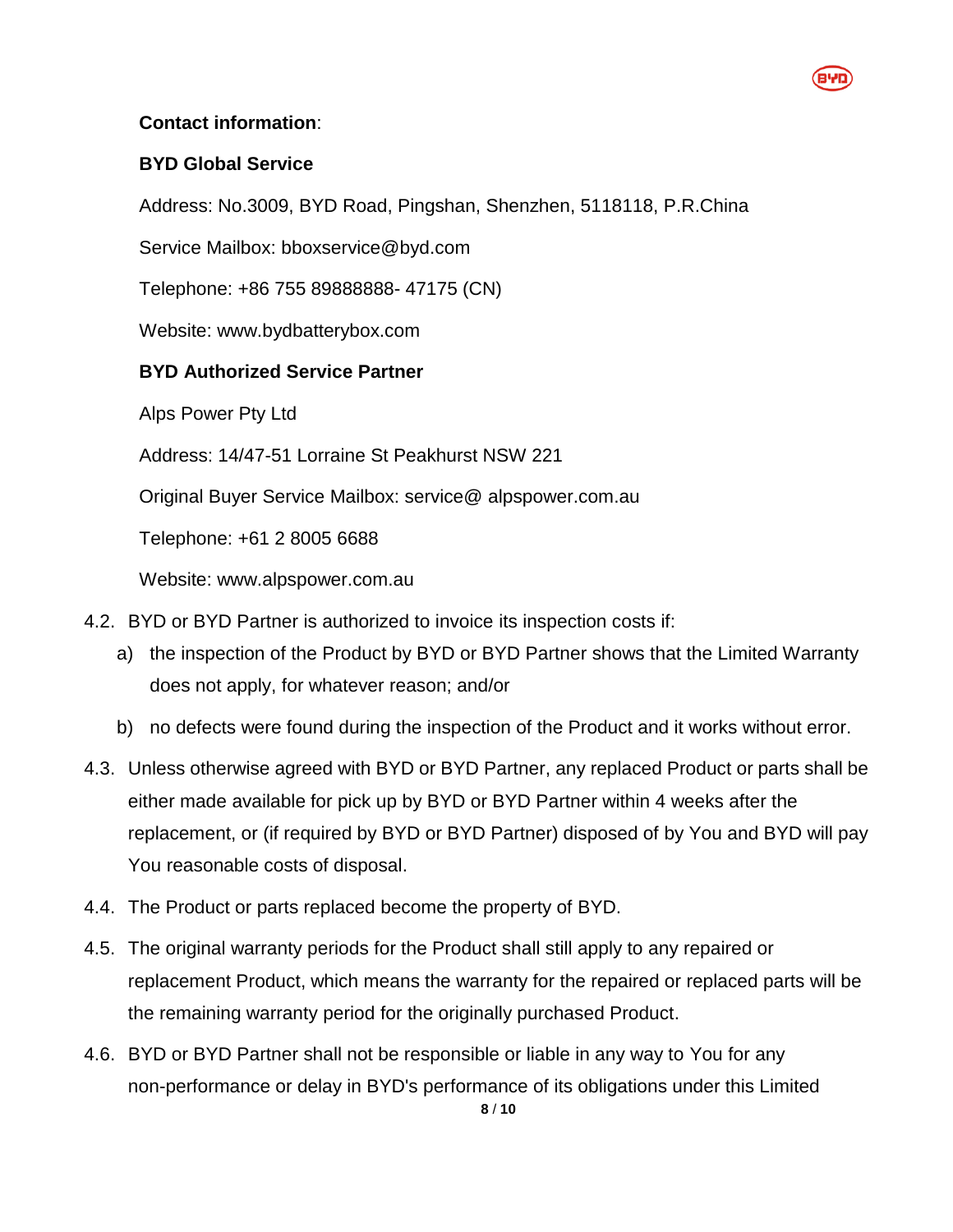

Warranty due to occurrences of force majeure events such as natural disasters, war, riots, strikes, unavailability of suitable or sufficient labor, material, or capacity or any unforeseen event beyond its control.

#### **5. OUT OF WARRANTY**

In the event the Product is out of warranty, BYD may (in its discretion) provide certain after-sales service to You, but all the costs and expenses, such as parts, labour costs, and travel expenses, shall be borne by You. To request such after-sales service You must provide sufficient information about any defects to enable BYD Partner to determine whether such defects are capable of repair.

### **6. MISCELLANEOUS**

- 6.1. This agreement is governed by the law applying in New South Wales. Without limiting clause [6.2,](#page-8-0) each party irrevocably submits to the non-exclusive jurisdiction of the courts having jurisdiction in that state and the courts competent to determine appeals from those courts, with respect to any proceedings that may be brought at any time relating to this agreement and waives any objection it may have now or in the future to the venue of any proceedings, and any claim it may have now or in the future that any proceedings have been brought in an inconvenient forum if that venue falls within this clause [6.3.](#page-8-1)
- <span id="page-8-0"></span>6.2. If any provision or part of a provision of this Limited Warranty is held or found to be void, invalid or otherwise unenforceable (whether in respect of a particular party or generally), it will be deemed to be severed to the extent that it is void or to the extent of voidability, invalidity or unenforceability, but the remainder of that provision will remain in full force and effect.
- <span id="page-8-1"></span>6.3. As a condition of making a warranty claim You agree that any dispute on technical facts relating to claims brought under this Limited Warranty may be referred by BYD to expert determination in accordance with the current Resolution Institute Expert Determination Rules, except that:
	- a) the expert must be a reputable testing organization such as TÜV Rheinland, TÜV SUD, Intertek, UL, CQC or CGC or any other mutually acceptable neutral third-party testing organization (**Expert**);